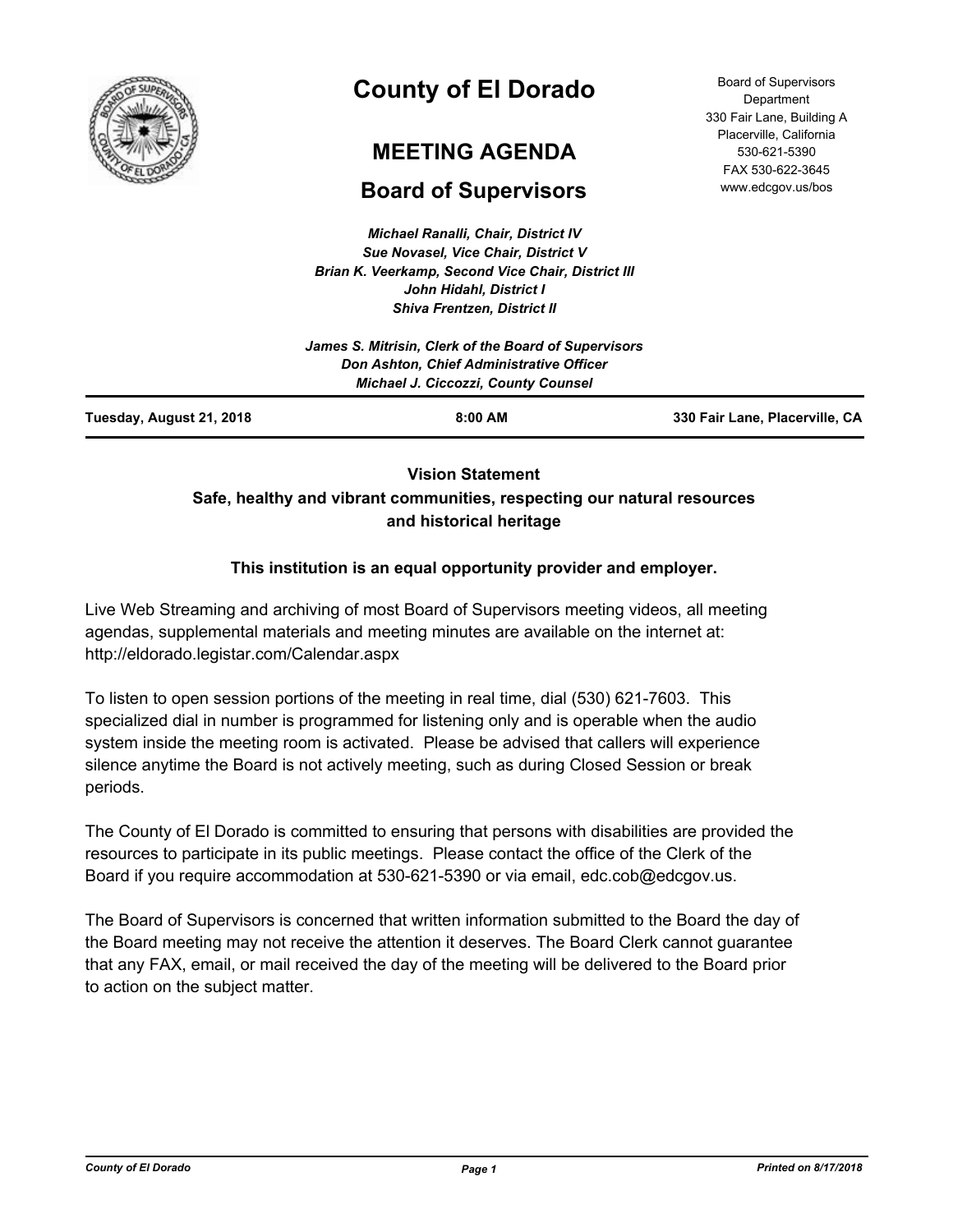The Board meets simultaneously as the Board of Supervisors and the Board of Directors of the Air Quality Management District, In-Home Supportive Services, Public Housing Authority, Redevelopment Agency and other Special Districts.

For Purposes of the Brown Act § 54954.2 (a), the numbered items on this Agenda give a brief description of each item of business to be transacted or discussed. Recommendations of the staff, as shown, do not prevent the Board from taking other action.

Materials related to an item on this Agenda submitted to the Board of Supervisors after distribution of the agenda packet are available for inspection during normal business hours in the public viewing packet located in Building A, 330 Fair Lane, Placerville or in the Board Clerk's Office located at the same address. Such documents are also available on the Board of Supervisors' Meeting Agenda webpage subject to staff's ability to post the documents before the meeting.

### **PROTOCOLS FOR PUBLIC COMMENT**

Public comment will be received at designated periods as called by the Board Chair.

Public comment on items scheduled for Closed Session will be received before the Board recesses to Closed Session.

Except with the consent of the Board, individuals shall be allowed to speak to an item only once.

On December 5, 2017 the Board adopted the following protocol relative to public comment periods:

Time for public input will be provided at every Board of Supervisors meeting. Individuals will have three minutes to address the Board. Individuals authorized by organizations will have three minutes to present organizational positions and perspectives and may request additional time, up to five minutes. At the discretion of the Board, time to speak by any individual may be extended.

A total of 20 minutes will be allocated for public comment during Open Forum and for each agenda item to be discussed. Public comment on certain agenda items designated and approved by the Board may be treated differently with specific time limits per speaker or a limit on the total amount of time designated for public comment. It is the intent of the Board that quasi-judicial matters have additional flexibility depending upon the nature of the issue.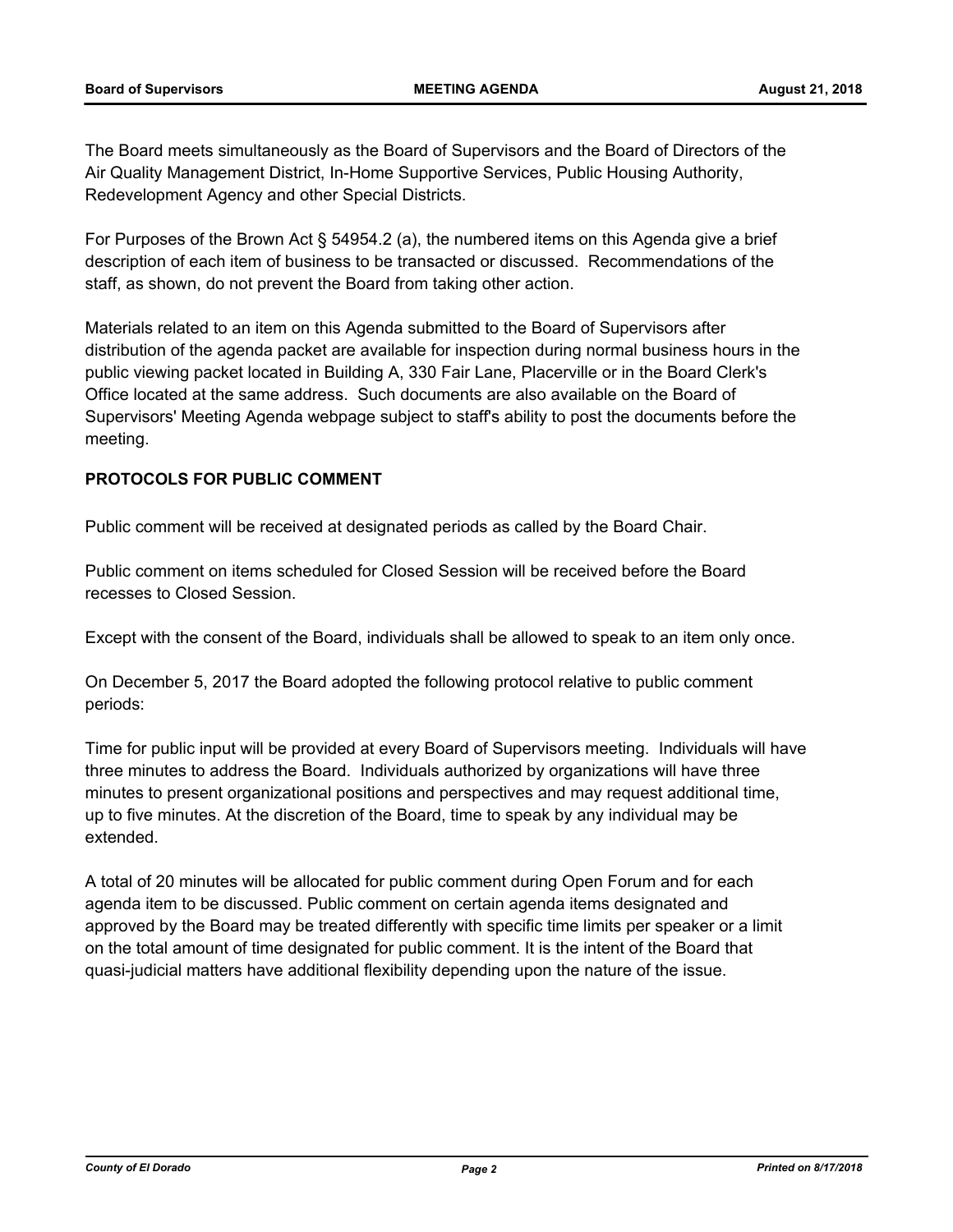Individual Board members may ask clarifying questions but will not engage in substantive dialogue with persons providing input to the Board.

If a person providing input to the Board creates a disruption by refusing to follow Board guidelines, the Chair of the Board may take the following actions.

Step 1. Request the person adhere to Board guidelines. If the person refuses, the Chair may ask the Clerk to turn off the speaker's microphone.

Step 2. If the disruption continues, the Chair may order a recess of the Board meeting.

Step 3. If the disruption continues, the Chair may order the removal of the person from the Board meeting.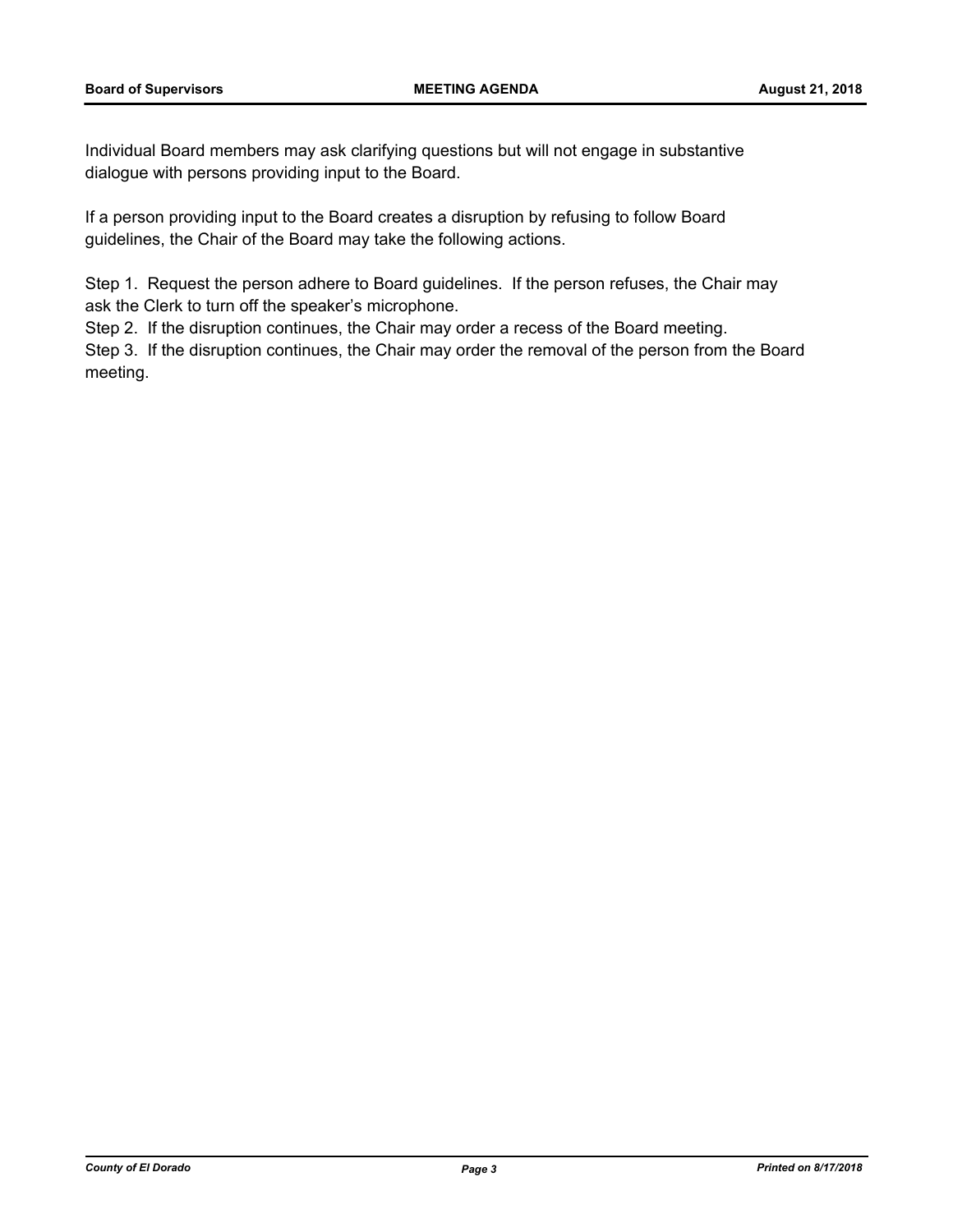#### **8:00 A.M. - CALL TO ORDER AND RECESS TO CLOSED SESSION**

#### **9:00 A.M. - RECONVENE TO OPEN SESSION AND CLOSED SESSION REPORTS**

#### **INVOCATION AND PLEDGE OF ALLEGIANCE TO THE FLAG**

#### **ADOPTION OF THE AGENDA AND APPROVAL OF CONSENT CALENDAR**

The Board may make any necessary additions, deletions or corrections to the agenda including moving items to or from the Consent Calendar and adopt the agenda and the Consent Calendar with one single vote. A Board member may request an item be removed from the Consent Calendar for discussion and separate Board action. At the appropriate time as called by the Board Chair, members of the public may make a comment on matters on the Consent Calendar prior to Board action.

#### **OPEN FORUM**

Open Forum is an opportunity for members of the public to address the Board of Supervisors on subject matter that is not on their meeting agenda and within their jurisdiction. Public comments during Open Forum are limited to three minutes per person. Individuals authorized by organizations will have three minutes to present organizational positions and perspectives and may request additional time, up to five minutes. The total amount of time reserved for Open Forum is 20 Minutes.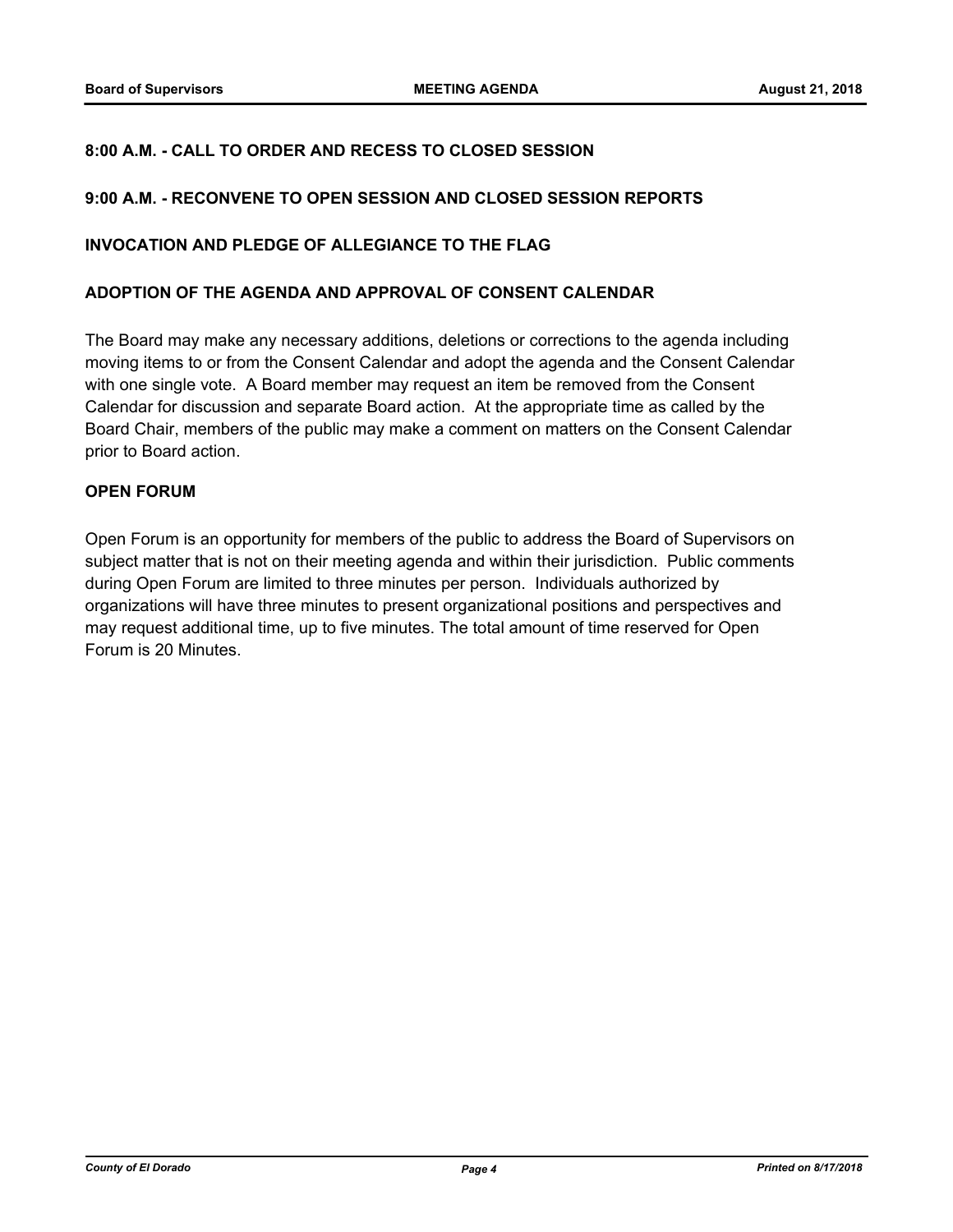#### **CONSENT CALENDAR**

**1.** [18-1265](http://eldorado.legistar.com/gateway.aspx?m=l&id=/matter.aspx?key=24616) Clerk of the Board recommending the Board approve the Minutes from the regular meeting of the Board on August 14, 2018.

#### **GENERAL GOVERNMENT - CONSENT ITEMS**

**2.** [18-1190](http://eldorado.legistar.com/gateway.aspx?m=l&id=/matter.aspx?key=24540) Chief Administrative Office recommending the Board approve and authorize the Purchasing Agent, or designee, to execute Amendment 2 to contract 248 with NEO Fiber, Inc., doing business as NeoConnect, to extend the contract term to December 31, 2018, with no change in the contract amount, for the Broadband Needs Assessment and Feasibility Study for El Dorado County.

> **FUNDING:** Federal Economic Development Administration (EDA) Grant (50%) and General Fund (50%).

- **3.** [18-1263](http://eldorado.legistar.com/gateway.aspx?m=l&id=/matter.aspx?key=24614) Chief Administrative Office recommending the Board approve and authorize the Chair to sign a letter of opposition to proposed State of California cannabis regulation changes that would allow for cannabis delivery services without the approval of local jurisdictions.
- **4.** [16-0305](http://eldorado.legistar.com/gateway.aspx?m=l&id=/matter.aspx?key=20961) Supervisor Ranalli recommending the Board find that a state of emergency continues to exist in El Dorado County as a result of unprecedented tree mortality due to drought conditions and related bark beetle infestations. (Cont. 8/14/18, Item 10)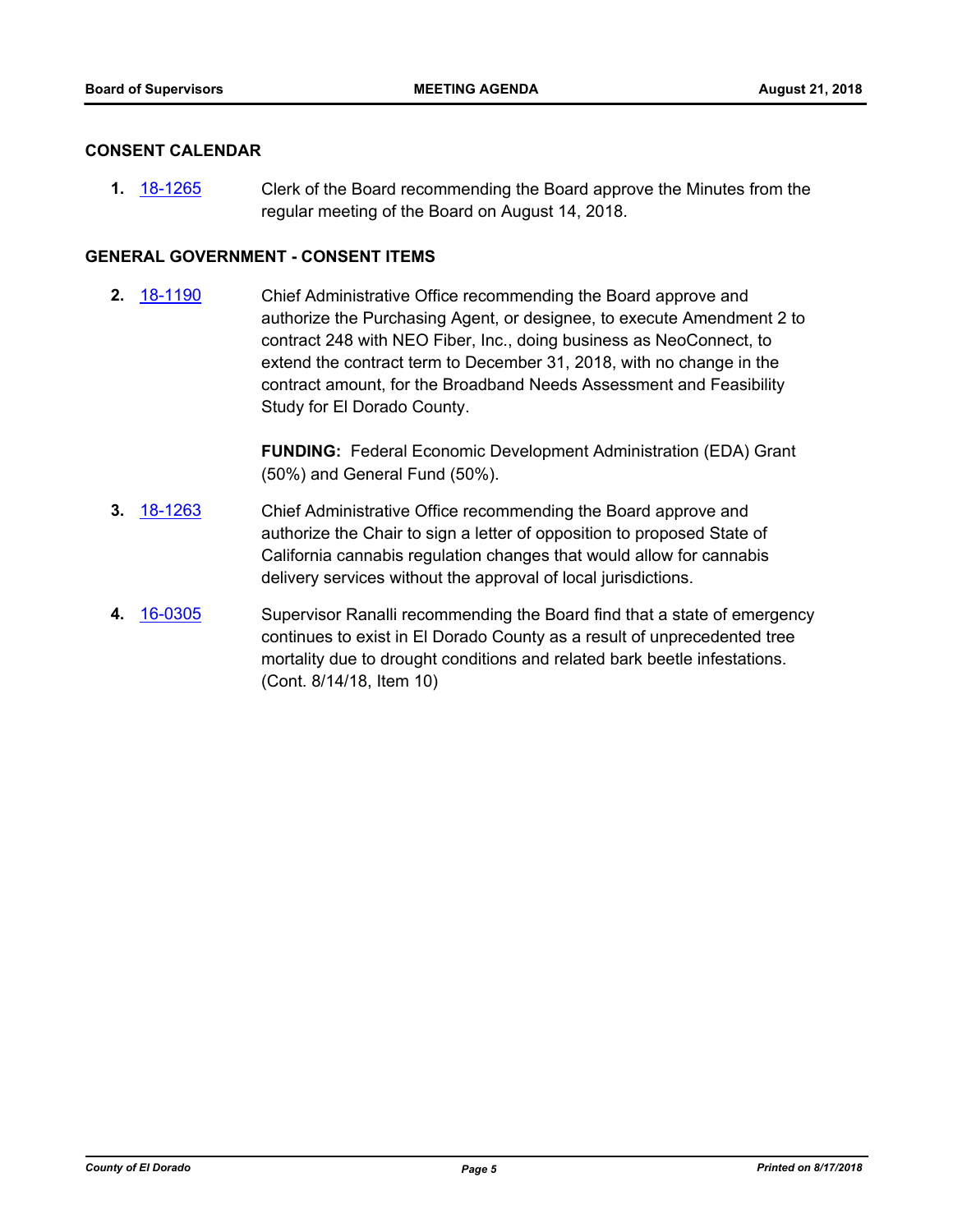#### **HEALTH AND HUMAN SERVICES - CONSENT ITEMS**

**5.** [18-1205](http://eldorado.legistar.com/gateway.aspx?m=l&id=/matter.aspx?key=24556) Health and Human Services Agency recommending the Board: 1) Approve and authorize the Agency rename the Senior Services Program to Older Adult Services Program; and 2) Approve and authorize the Agency to rename the Alcohol and Drug Program to be Substance Use Disorder Services.

#### **FUNDING:** N/A

**6.** [18-1180](http://eldorado.legistar.com/gateway.aspx?m=l&id=/matter.aspx?key=24530) Library Department recommending the Board approve and authorize the Chair to sign Amendment I to Agreement 281-F1811 with the El Dorado County Office of Education to consolidate the Scope of Work in Agreement 168-O1811 into the Scope of Services of Agreement 281-F1811 and to automatically terminate Agreement 168-O1811 upon execution of this Amendment I. Both agreements provide funding for services to support the Early Literacy on the Move Program for child care providers and Alternative Sites.

**FUNDING:** Grant Funding from First 5 California IMPACT.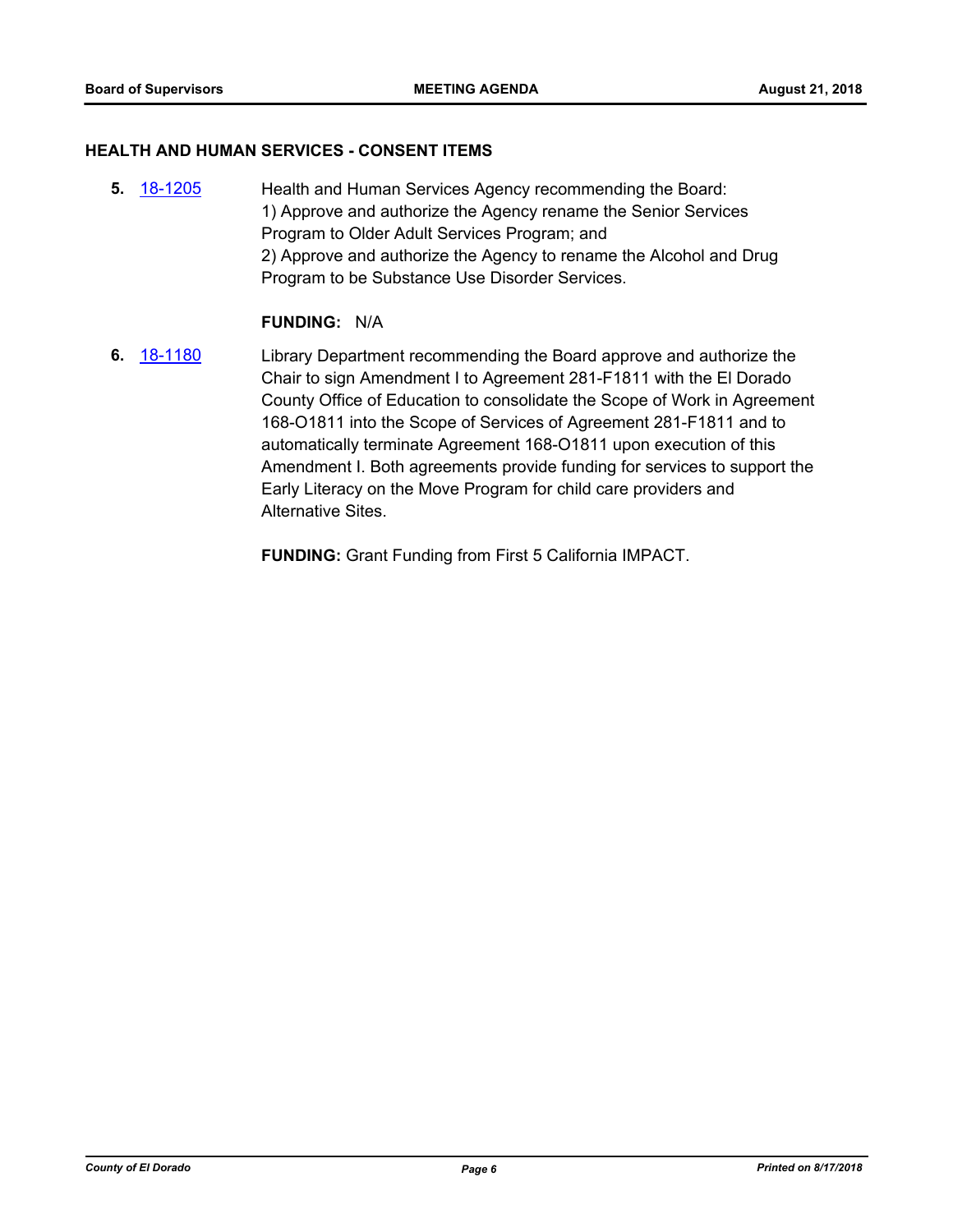#### **LAND USE AND DEVELOPMENT - CONSENT ITEMS**

**7.** [18-1226](http://eldorado.legistar.com/gateway.aspx?m=l&id=/matter.aspx?key=24577)

Air Quality Management District (AQMD) recommending the Board, acting as the AQMD Board of Directors, consider the following: 1) Award the eligible AB 2766 calendar year 2018 & 2019 motor vehicle emission reduction projects in response to a Request for Proposals issued by AQMD in May 2018; and 2) Authorize the Air Pollution Control Officer to execute project agreements, and any amendments that do not increase awarded amounts,

with the applicants for the amounts requested (up to \$194,094), pending approval of County Counsel and Risk Management.

**FUNDING:** California Department of Motor Vehicles AB 2766 Subvention Funds.

**8.** [18-1259](http://eldorado.legistar.com/gateway.aspx?m=l&id=/matter.aspx?key=24610) Community Development Services, Administration and Finance Division, recommending the Board approve and authorize the Chair to sign the County of El Dorado Airport Ground Lease for Portable Hangars 311-L1711 for Hangar Space H-14, a Rectangular Hangar at the Placerville Airport, with Daniel A. and Karen L. McNeill, in an amount of \$1,021.68 per year as established by Resolution 105-2017, for an initial term of ten years with two additional ten-year lease options. (4/5 vote required)

**FUNDING:** Placerville Airport Enterprise Fund - Fee Revenue.

**9.** [18-1018](http://eldorado.legistar.com/gateway.aspx?m=l&id=/matter.aspx?key=24367) Community Development Services, Department of Transportation, recommending the Board adopt and authorize the Chair to sign Resolution **169-2018** authorizing the Director of Transportation to execute specified Use Permits in conjunction with County's Capital Improvement, Environmental Improvement, and Maintenance projects.

#### **FUNDING:** N/A

**10.** [18-1094](http://eldorado.legistar.com/gateway.aspx?m=l&id=/matter.aspx?key=24444) Community Development Services, Department of Transportation, recommending the Board approve and authorize the Chair to sign the First Amendment to Agreement for Services 205-C1811, Fenix Contract 400 with American Pavement Systems, Inc. increasing the not-to-exceed by \$1,000,000 for a total not-to-exceed amount of \$3,000,000, and making minor revisions to Exhibit A, Scope of Work, but with no changes to contract term.

> **FUNDING:** Local Discretionary Funds (Local), Road Fund (State) and SB1-RMRA (State).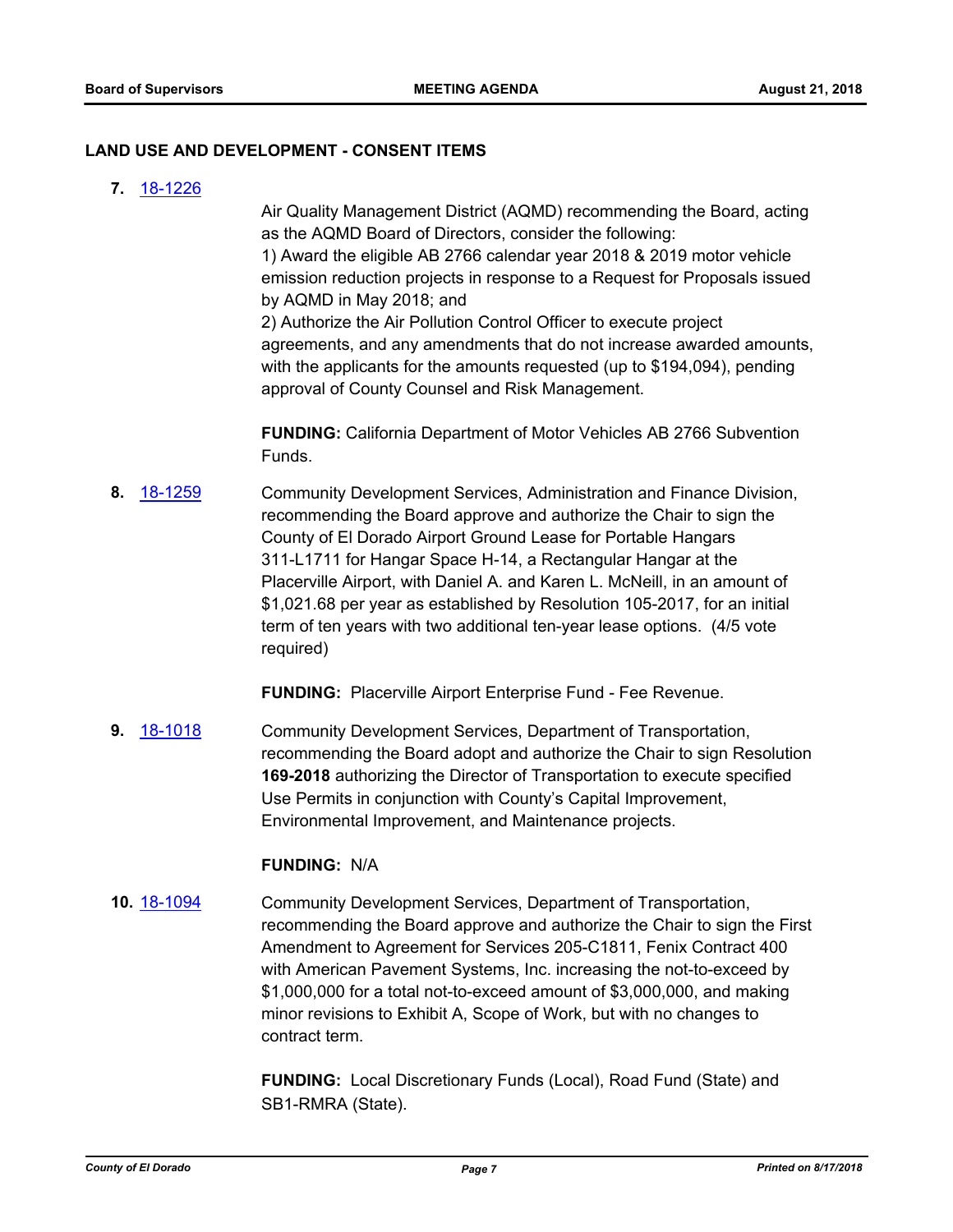**11.** [18-1151](http://eldorado.legistar.com/gateway.aspx?m=l&id=/matter.aspx?key=24501) Community Development Services, Department of Transportation and Planning and Building Department, recommending the Board: 1) Find that the proposed property acquisition of APN 109-230-12, 51.12 acre property containing rare plant species, in Cameron Park is categorically exempt from review pursuant to California Environmental Quality Act (CEQA) Guideline Section 15313 (Acquisition of Lands for Wildlife Conservation Purposes); 2) Direct and authorize staff to determine that the contingencies are

satisfied and authorize the close of escrow to occur no earlier than 35 days after the filing of the CEQA Notice of Exemption;

3) Authorize the Director of Transportation, or designee, to execute the escrow instructions and any other related escrow documents pertaining to the transaction, including payment of title and escrow fees, which are estimated to be \$998; and

4) Authorize the Director of Transportation, or designee, to extend the date of closure of escrow upon mutual agreement of both parties, if necessary.

**FUNDING:** Ecological Preserve Special Revenue Fund. (No Federal Funds)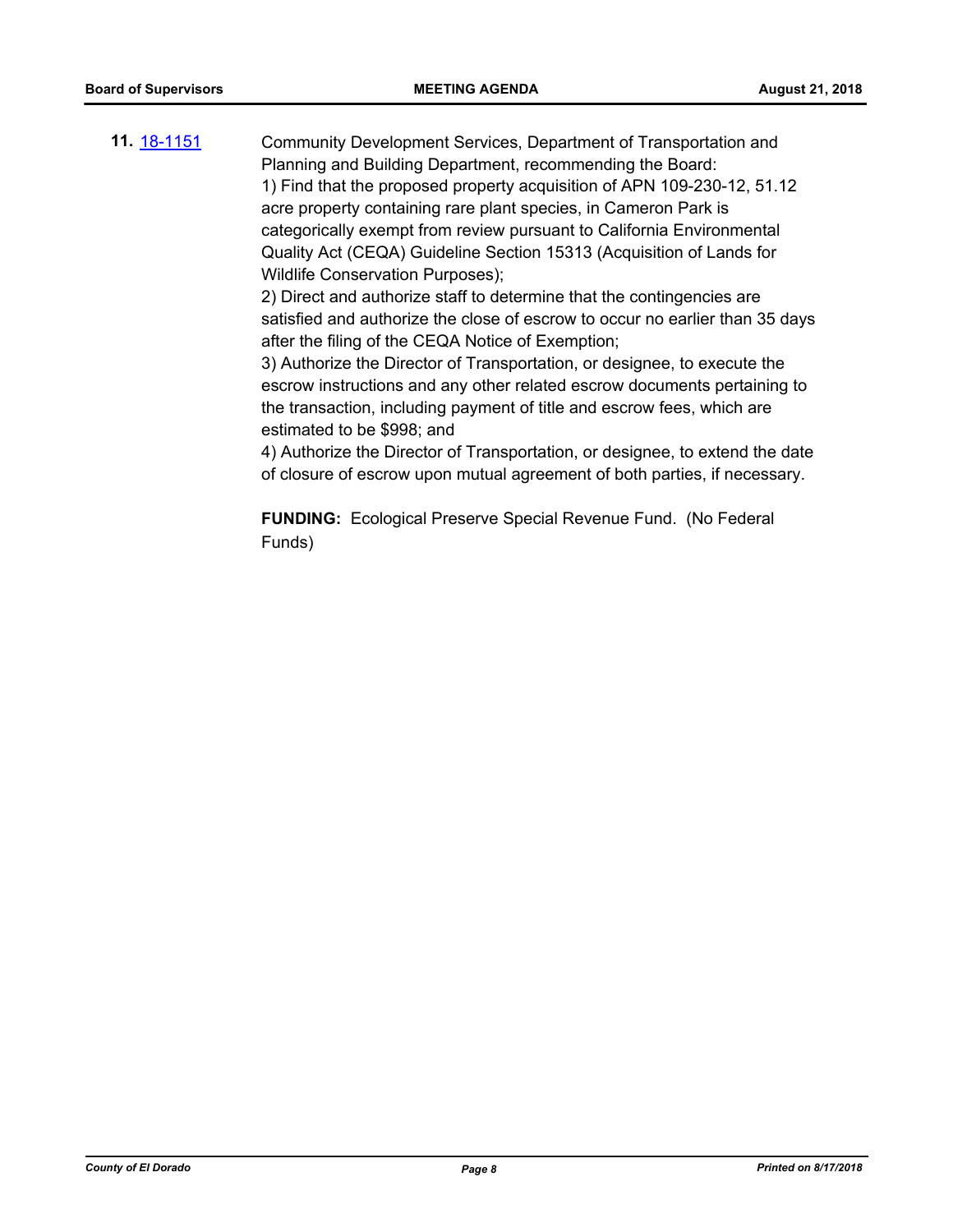| <b>12.</b> 18-1179 | Community Development Services, Department of Environmental<br>Management, Department of Planning and Building, and Department of<br>Transportation recommending the Board consider the following:<br>1) Approve the continuation of six current perpetual contracts:<br>a) Agreement 428-S0110 with the State of California Department of<br>Transportation, to provide signal maintenance service (Road Fund);<br>b) Agreement 821-S0710 with Squarerigger, Inc., to provide annual<br>software support and maintenance (Road Fund);<br>c) Agreement 427-M0810 for the Capital SouthEast Connector Joint<br>Powers Authority, for the planning, design, and construction of the Elk<br>Grove-Rancho Cordova<br>El Dorado Connector (Community Development Block Grants and Housing<br>and Economic Development Program Income Funds);<br>d) Agreement 098-O1111 with the State of California Board of<br>Equalization, for electronic filing of reporting sales tax collected (No fiscal<br>impact);<br>e) Agreement 213-S0910 with Trans Union, LLC, to provide consumer<br>reporting services (Housing and Economic Development Program &<br>Development Program Income Funds);<br>f) Agreement 202-S1711 with Aquatic Science Center, to oversee and<br>administer the Delta Regional Monitoring Program as part of the National<br>Pollutant Discharge Elimination System Permit Compliance (General Fund<br>& Public Utility Franchise Fees); and<br>2) Authorize the Purchasing Agent to establish purchase orders as<br>necessary to process associated payments for Fiscal Year 2018/2019. |
|--------------------|------------------------------------------------------------------------------------------------------------------------------------------------------------------------------------------------------------------------------------------------------------------------------------------------------------------------------------------------------------------------------------------------------------------------------------------------------------------------------------------------------------------------------------------------------------------------------------------------------------------------------------------------------------------------------------------------------------------------------------------------------------------------------------------------------------------------------------------------------------------------------------------------------------------------------------------------------------------------------------------------------------------------------------------------------------------------------------------------------------------------------------------------------------------------------------------------------------------------------------------------------------------------------------------------------------------------------------------------------------------------------------------------------------------------------------------------------------------------------------------------------------------------------------------------------------------------------------------------------|
|                    | <b>FUNDING:</b> Road Fund, Community Development Block Grants, General                                                                                                                                                                                                                                                                                                                                                                                                                                                                                                                                                                                                                                                                                                                                                                                                                                                                                                                                                                                                                                                                                                                                                                                                                                                                                                                                                                                                                                                                                                                               |

Fund, Public Utility Franchise Fees, and Housing and Economic Development Program Income Funds. (Federal, State and Local Funds)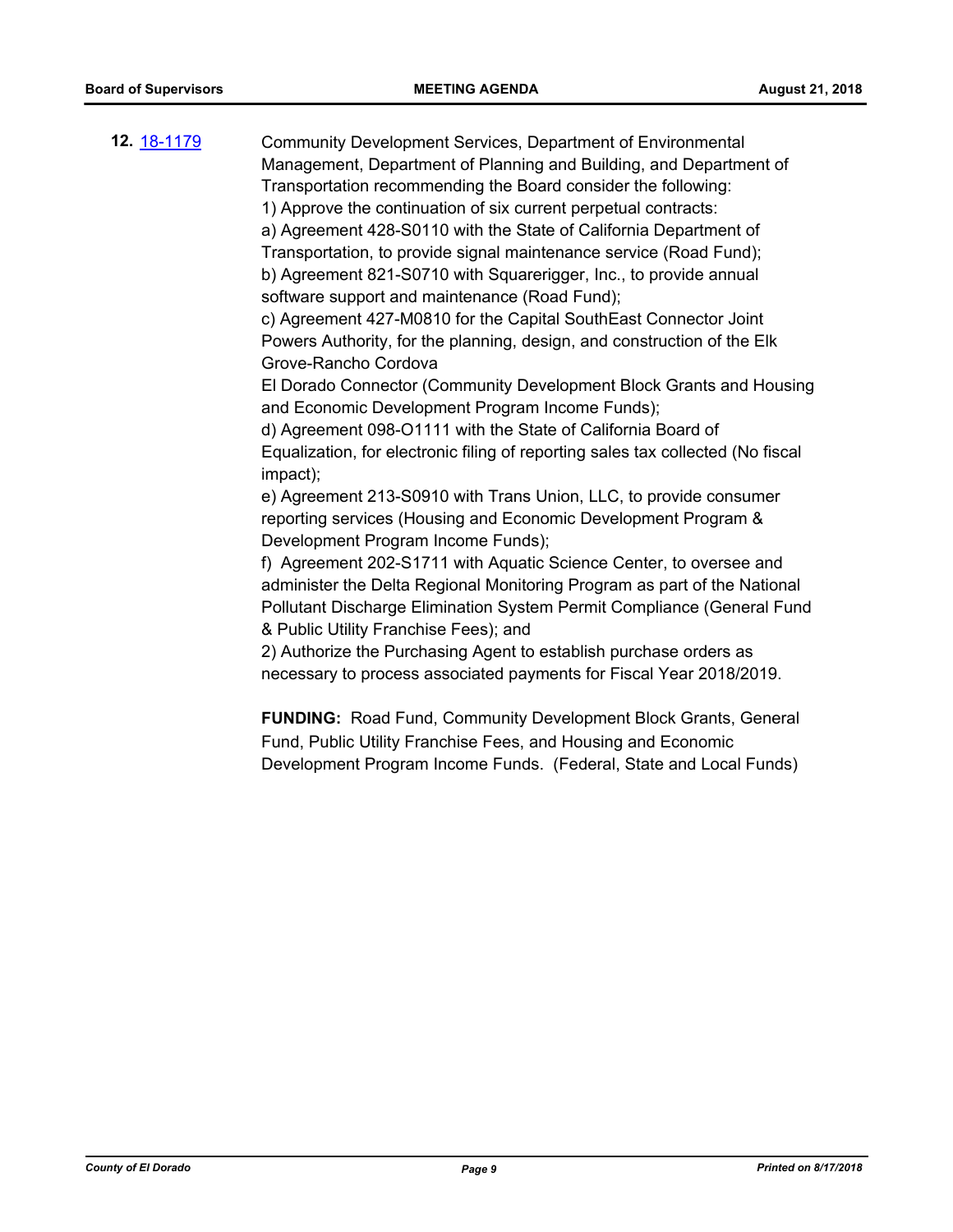#### **LAW AND JUSTICE - CONSENT ITEMS**

**13.** [18-1105](http://eldorado.legistar.com/gateway.aspx?m=l&id=/matter.aspx?key=24455) Probation Department recommending the Board approve and authorize the Chair to sign Resolution **170-2018** amending the Fiscal Year 2018-19 approved Personnel Resolution adding 1.0 full time equivalent (FTE) Executive Assistant (Law and Justice) and deleting 1.0 FTE vacant Executive Secretary in the Probation Department.

**FUNDING:** General Fund.

### **END CONSENT CALENDAR**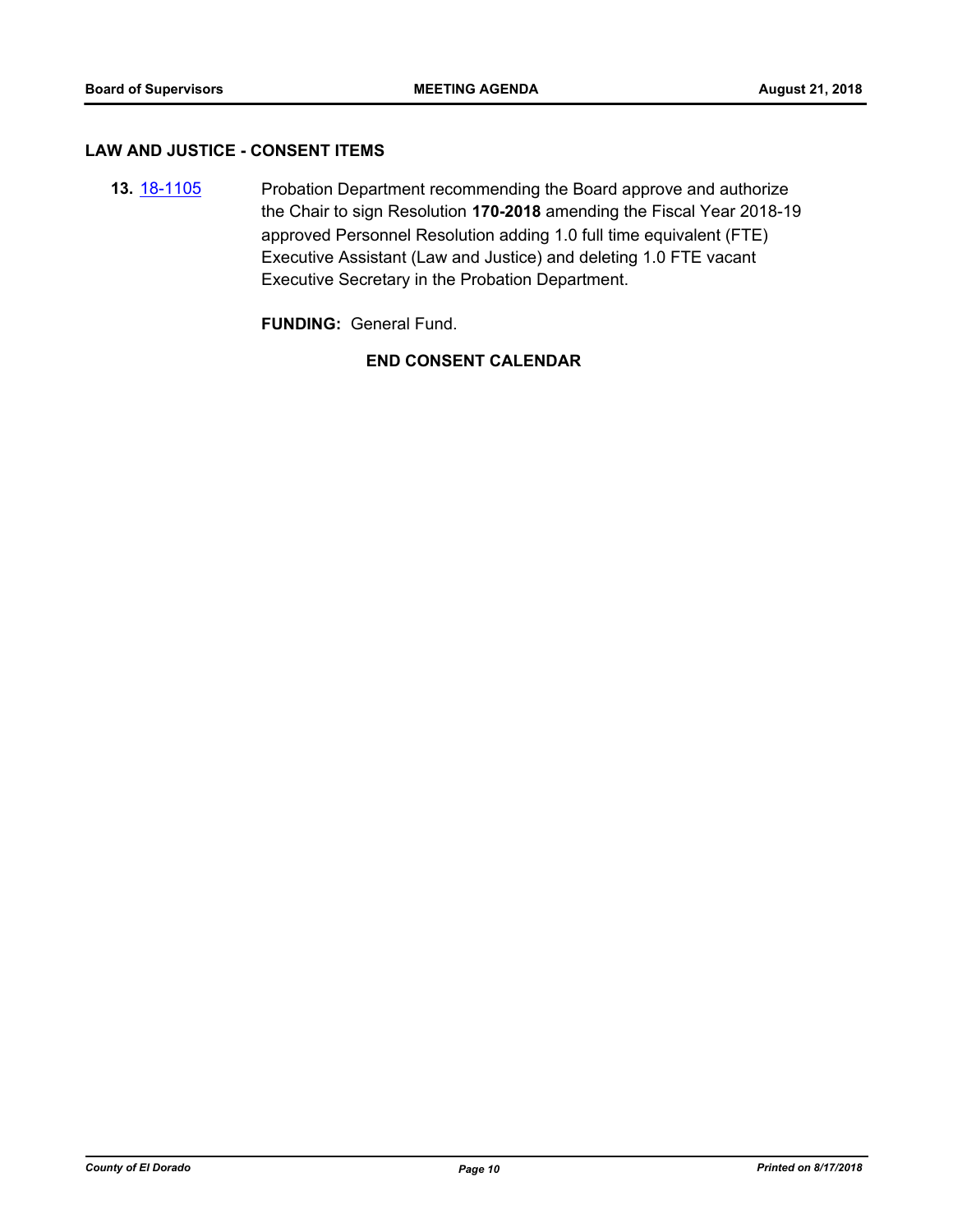#### **DEPARTMENT MATTERS (Items in this category may be called at any time)**

**14.** [18-1249](http://eldorado.legistar.com/gateway.aspx?m=l&id=/matter.aspx?key=24600) Chief Administrative Office, recommending the Board approve a joint letter to Charter Communications from El Dorado County and City of South Lake Tahoe, requesting Charter Communications petition the Federal Communications Commission to add the City of South Lake Tahoe to the Sacramento Designated Market Area so residents can receive KCRA-3 news and other programming. (Est. Time: 10 Min.)

#### **FUNDING:** N/A

**15.** [17-0600](http://eldorado.legistar.com/gateway.aspx?m=l&id=/matter.aspx?key=22541) Community Development Services, Department of Transportation, recommending the Board: 1) Receive and file a biannual report on real property acquisitions executed by the Director of Transportation, under the authority of Ordinance 5056**,** for acquisitions totaling \$47,668.87 during the reporting period of November 21, 2017 through May 31, 2018; and 2) Pursuant to Board Policy A-3 "Ordinances - New or Amended," conceptually approve of a change to Ordinance 5056 directive of providing biannual reports to provide one annual report. (Est. Time: 15 Min.) **FUNDING:** These real property acquisitions were made using various

funding sources as detailed in the Department of Transportation's Capital Improvement Program.

**16.** [18-0947](http://eldorado.legistar.com/gateway.aspx?m=l&id=/matter.aspx?key=24295) Clerk of the Board recommending the Board receive a status report on the countywide usage of the GovQA Public Records Act request tracking system. (Est. Time: 15 Min.)

#### **ITEMS TO/FROM SUPERVISORS**

#### **CAO UPDATE**

#### **ADJOURNMENT**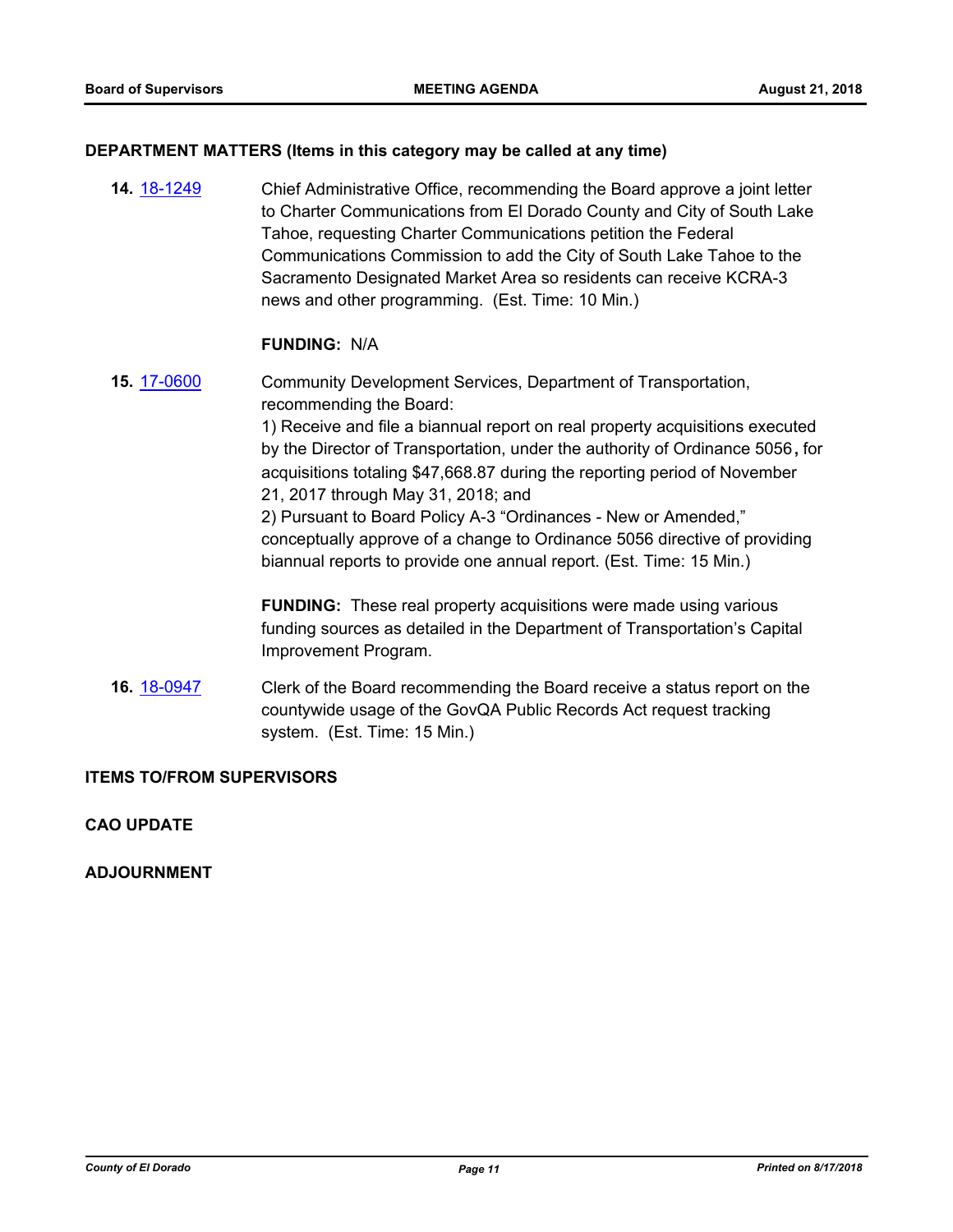#### **CLOSED SESSION**

- **17.** [18-1102](http://eldorado.legistar.com/gateway.aspx?m=l&id=/matter.aspx?key=24452) **Pursuant to Government Code Section 54957.6 Conference with Labor Negotiator**: County Negotiator: Director of Human Resources and/or designee. Employee Organization: El Dorado County Employees Association Local No.1 representing employees in the General, Professional, and Supervisory Bargaining Units; Operating Engineers Local No. 3 representing employees in the Trades & Crafts and Corrections Bargaining Units; Deputy Sheriffs Association representing employees in the Law Enforcement Unit; El Dorado County Criminal Attorney Association; El Dorado County Deputy County Counsel Association; El Dorado County Managers Association; and El Dorado County Law Enforcement Managers Association. (Est. Time: 30 Min.) **18.** [18-1196](http://eldorado.legistar.com/gateway.aspx?m=l&id=/matter.aspx?key=24547) **Pursuant to Government Code Section 54957- Public Employment.** Title: Director of Planning and Building Recruitment. (Est. Time: 10 Min.)
- **19.** [18-1240](http://eldorado.legistar.com/gateway.aspx?m=l&id=/matter.aspx?key=24591) **Pursuant to Government Code Section 54957- Public Employee Performance Evaluation.** Title: Director of Environmental Management. (Est. Time: 20 Min.)